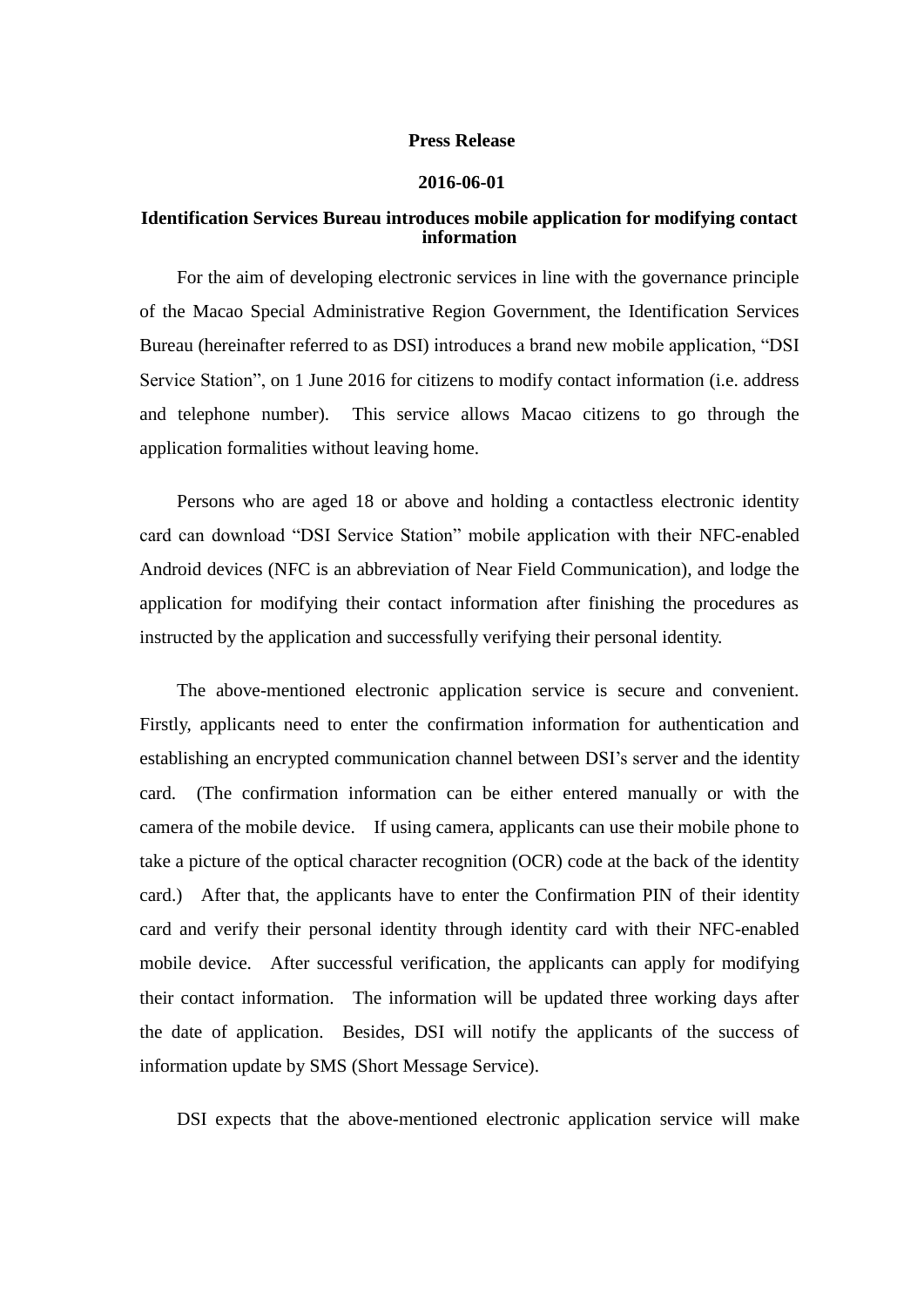Macao residents learn and get used to verifying personal identity with the Confirmation PIN of identity card. It will create favorable criteria for introducing other electronic services in the future. The Confirmation PIN is a 8-digit number for the use of verifying the authenticity of the Macao Special Administrative Region resident identity card and the identity of the card holder electronically. The Confirmation PIN is printed in the PIN letter provided by DSI at the time of identity card collection. If cardholders forget their PIN, they can reset it at DSI in "Avenida de Praia Grande" or at the designated counters for DSI's services at the Government Services Centre in Areia Preta. After resetting the PIN, the cardholders can change the number on their own with DSI's multi-function kiosks.

"DSI Service Station" is applicable to Android system (version 4.0 or above). Users can download this free application by entering "身份證明局服務站" in Chinese, "Portal de Serviços da DSI" in Portuguese or "DSI Service Station" in English at Google Play, scanning the QR Code (see the attached photo) or browsing the website of DSI [\(www.dsi.gov.mo\)](http://www.dsi.gov.mo/). For details about "DSI Service Station" application, please go to DSI's website [\(www.dsi.gov.mo/mobileapp\\_e.jsp\)](www.dsi.gov.mo/mobileapp_e.jsp).